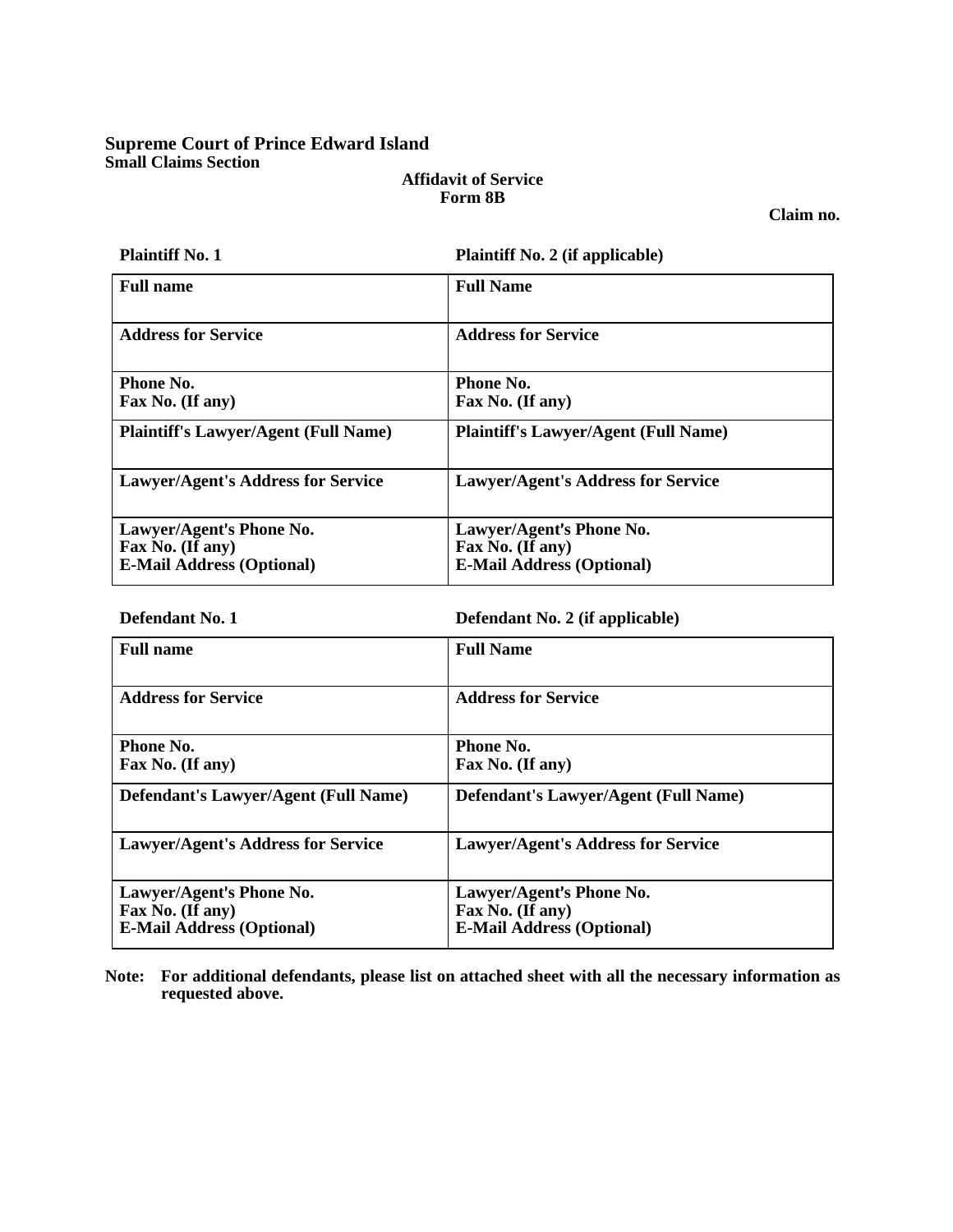#### **FORM 8B - PAGE 2** [Claim No.]

I, *Full name*, of the *City, Town, etc.* in the County of *Name of County*, in the Province of *Name of Province*

## **MAKE OATH AND SAY (or AFFIRM) as follows:**

I have served the *Name of document* on *Name of person or company*

### CHECK ONE OF THE FOLLOWING

#### **PERSONAL SERVICE**

[ ] personally on *If service is on behalf of a company, identify the person and position held* by leaving a copy with him/her

#### on *Date* at *Address where document was served.*

I was able to identify the person by means of state the means by which the person's identity was ascertained:

### **OR**

### **SERVICE RESIDENCE**

[ ] by leaving a copy of the *Name of document* **on** *Date* **in a sealed envelope** 

addressed to *Name of party to be served* **with** *Identify person served, if known* who appeared to be an adult member of the same household in which *Name of party to be served* resides at *Address where service was made,*

and by sending another copy of the *Name of document* by regular lettermail addressed to

*Name of party to be served*, at the same address on *Date*.

## **OR**

## **SERVICE REGISTERED/REGULAR MAIL**

[ ] by sending a copy of the *Name of document* in an envelope showing my return address to *Name of party to be served* by regular lettermail/registered mail at *Address to which the document was mailed* on *Date.*

I believe that this is the address of *Name of party to be served* because *State reason for belief here.*

The document has not been returned to me and I have no reason to believe that it was not received by *Name of party to be served.*

**Note:** A Claim served by mail is not considered to have been served until 20 calendar days have elapsed from the date of mailing. Accordingly, the Affidavit of Service cannot be completed until 20 calendar days from mailing have elapsed.